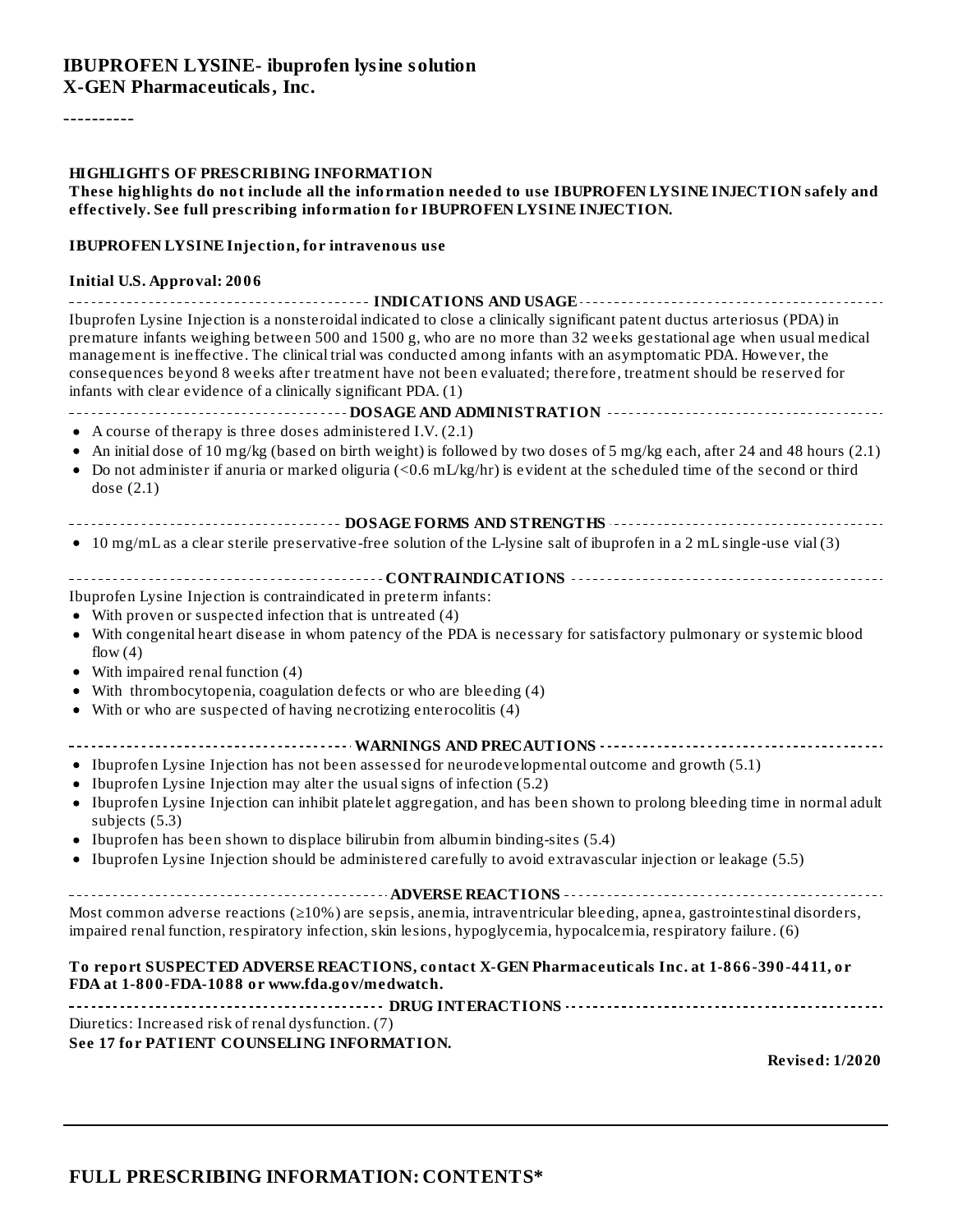### **1 INDICATIONS AND USAGE 2 DOSAGE AND ADMINISTRATION** 2.1 Recommended Dose 2.2 Directions for Use **3 DOSAGE FORMS AND STRENGTHS 4 CONTRAINDICATIONS 5 WARNINGS AND PRECAUTIONS** 5.1 General 5.2 Infection 5.3 Platelet Aggregation 5.4 Bilirubin Displacement 5.5 Administration **6 ADVERSE REACTIONS** 6.1 Clinical Trials Experience 6.2 Renal Function 6.3 Additional Adverse Events 6.4 Post-marketing Experience **7 DRUG INTERACTIONS 8 USE IN SPECIFIC POPULATIONS 8.4 Pediatric Us e 10 OVERDOSAGE 11 DESCRIPTION 12 CLINICAL PHARMACOLOGY** 12.1 Mechanism of Action 12.2 Pharmacokinetics and Bioavailability Studies **14 CLINICAL STUDIES 16 HOW SUPPLIED/STORAGE AND HANDLING 17 PATIENT COUNSELING INFORMATION** Infection Platelet Aggregation Administration \* Sections or subsections omitted from the full prescribing information are not listed.

## **FULL PRESCRIBING INFORMATION**

## **1 INDICATIONS AND USAGE**

Ibuprofen Lysine Injection is indicated to close a clinically significant patent ductus arteriosus (PDA) in premature infants weighing between 500 and 1500 g, who are no more than 32 weeks gestational age when usual medical management (e.g., fluid restriction, diuretics, respiratory support, etc.) is ineffective. The clinical trial was conducted among infants with an asymptomatic PDA. However, the consequences beyond 8 weeks after treatment have not been evaluated; therefore, treatment should be reserved for infants with clear evidence of a clinically significant PDA.

## **2 DOSAGE AND ADMINISTRATION**

## **2.1 Recommended Dos e**

A course of therapy is three doses of Ibuprofen Lysine Injection administered intravenously (administration via an umbilical arterial line has not been evaluated). An initial dose of 10 mg per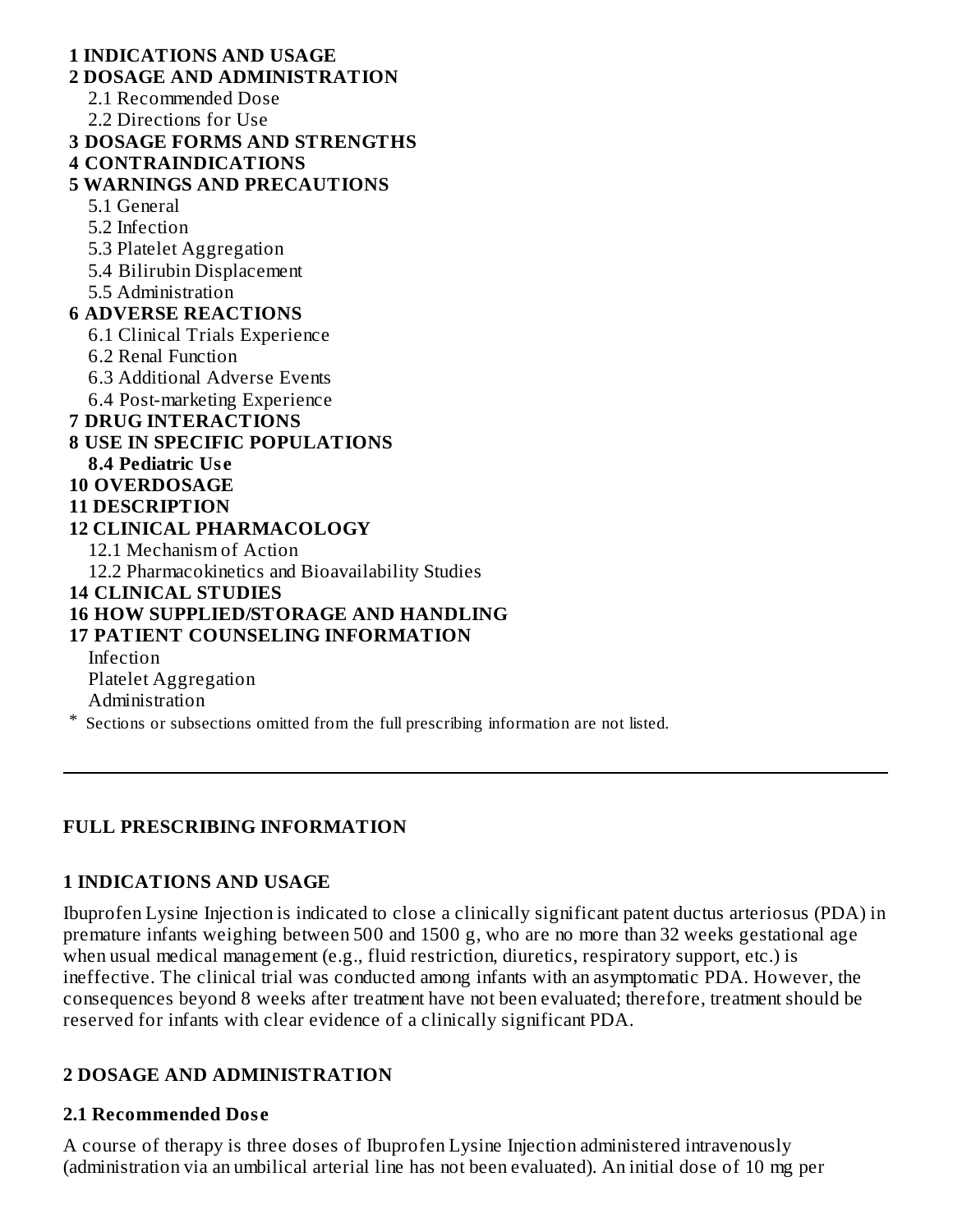kilogram is followed by two doses of 5 mg per kilogram each, after 24 and 48 hours. All doses should be based on birth weight. If anuria or marked oliguria (urinary output <0.6 mL/kg/hr) is evident at the scheduled time of the second or third dose of Ibuprofen Lysine Injection, no additional dosage should be given until laboratory studies indicate that renal function has returned to normal. If the ductus arteriosus closes or is significantly reduced in size after completion of the first course of Ibuprofen Lysine Injection, no further doses are necessary. If during continued medical management the ductus arteriosus fails to close or reopens, then a second course of Ibuprofen Lysine Injection, alternative pharmacological therapy, or surgery may be necessary.

## **2.2 Directions for Us e**

For Intravenous administration only. Parenteral drug products should be inspected visually for particulate matter and discoloration prior to administration whenever solution and container permit.

Do not use Ibuprofen Lysine Injection if particulate matter is observed.

After the first withdrawal from the vial, any solution remaining must be discarded because Ibuprofen Lysine Injection contains no preservative.

For administration, Ibuprofen Lysine Injection should be diluted to an appropriate volume with dextrose or saline. Ibuprofen Lysine Injection should be prepared for infusion and administered within 30 minutes of preparation and infused continuously over a period of 15 minutes. The drug should be administered via the IV port that is nearest the insertion site. After the first withdrawal from the vial, any solution remaining must be discarded because Ibuprofen Lysine Injection contains no preservative.

Since Ibuprofen Lysine Injection is potentially irritating to tissues, it should be administered carefully to avoid extravasation.

Ibuprofen Lysine Injection should not be simultaneously administered in the same intravenous line with Total Parenteral Nutrition (TPN). If necessary, TPN should be interrupted for a 15-minute period prior to and after drug administration. Line patency should be maintained by using dextrose or saline.

# **3 DOSAGE FORMS AND STRENGTHS**

10 mg/mL as a clear sterile preservative-free solution of the L-lysine salt of ibuprofen in a 2 mL single-use vial.

# **4 CONTRAINDICATIONS**

Ibuprofen Lysine Injection is contraindicated in:

- Preterm infants with proven or suspected infection that is untreated;
- Preterm infants with congenital heart disease in whom patency of the PDA is necessary for satisfactory pulmonary or systemic blood flow (e.g., pulmonary atresia, severe tetralogy of Fallot, severe coarctation of the aorta);
- Preterm infants who are bleeding, especially those with active intracranial hemorrhage or gastrointestinal bleeding;
- Preterm infants with thrombocytopenia;
- Preterm infants with coagulation defects;
- Preterm infants with or who are suspected of having necrotizing enterocolitis;
- Preterm infants with significant impairment of renal function.

# **5 WARNINGS AND PRECAUTIONS**

# **5.1 General**

There are no long-term evaluations of the infants treated with ibuprofen at durations greater than the 36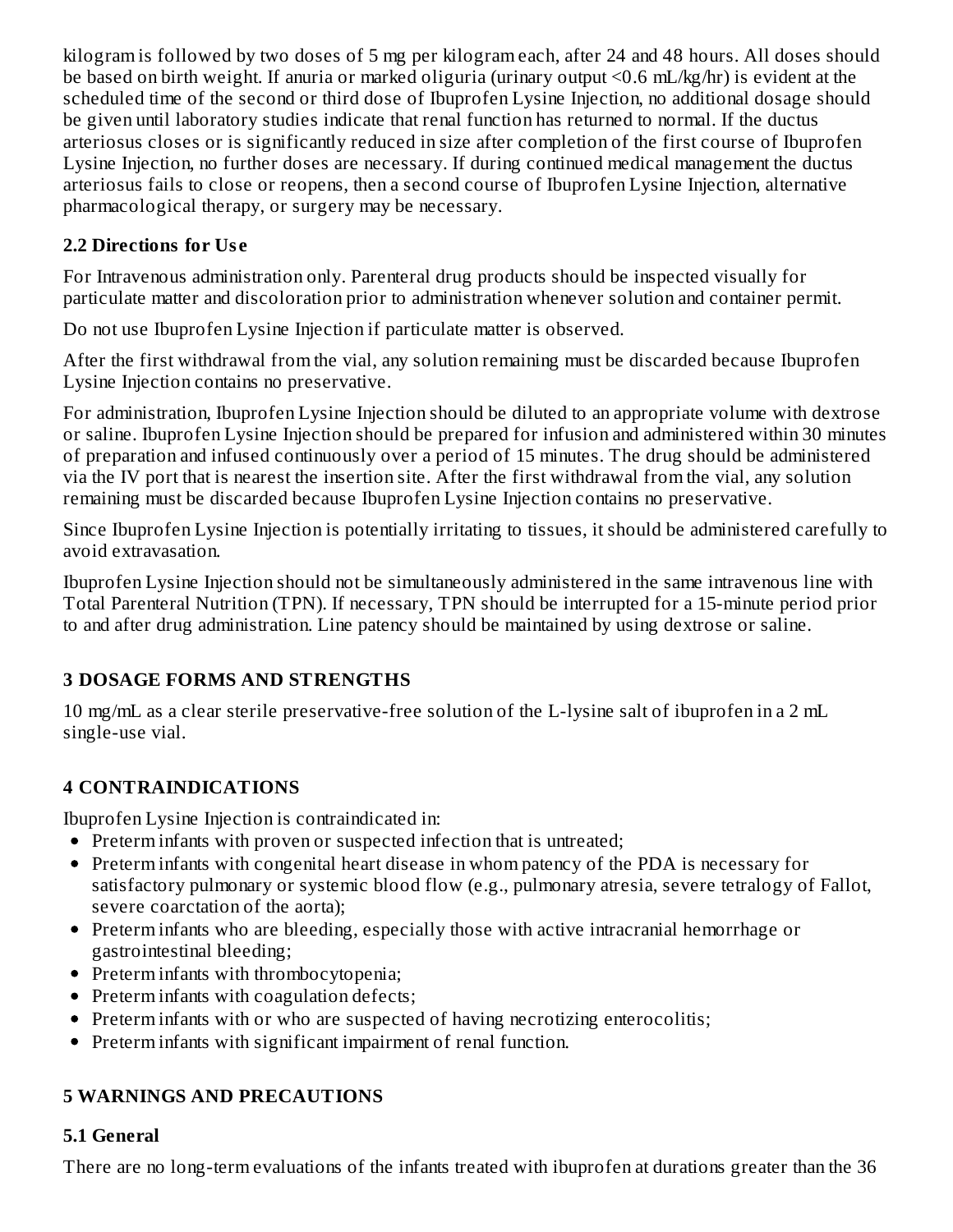weeks post-conceptual age observation period. Ibuprofen's effects on neurodevelopmental outcome and growth as well as disease processes associated with prematurity (such as retinopathy of prematurity and chronic lung disease) have not been assessed.

### **5.2 Infection**

Ibuprofen Lysine Injection may alter the usual signs of infection. The physician must be continually on the alert and should use the drug with extra care in the presence of controlled infection and in infants at risk of infection.

### **5.3 Platelet Aggregation**

Ibuprofen Lysine Injection, like other non-steroidal anti-inflammatory agents, can inhibit platelet aggregation. Preterm infants should be observed for signs of bleeding. Ibuprofen has been shown to prolong bleeding time (but within the normal range) in normal adult subjects. This effect may be exaggerated in patients with underlying hemostatic defects (see CONTRAINDICATIONS).

### **5.4 Bilirubin Displacement**

Ibuprofen has been shown to displace bilirubin from albumin binding-sites; therefore, it should be used with caution in patients with elevated total bilirubin.

### **5.5 Administration**

Ibuprofen Lysine Injection should be administered carefully to avoid extravascular injection or leakage, as solution may be irritating to tissue.

### **6 ADVERSE REACTIONS**

### **6.1 Clinical Trials Experience**

The most frequently reported adverse events with Ibuprofen Lysine Injection were as shown in Table 1.

|                                            | % Incidence                               |    |
|--------------------------------------------|-------------------------------------------|----|
| <b>Adverse Event</b>                       | <b>Ibuprofen Lysine Injection Placebo</b> |    |
| Sepsis                                     | 43                                        | 37 |
| Anemia                                     | 32                                        | 25 |
| Total Bleeding <sup>†</sup> **             | 32                                        | 29 |
| Intraventricular Hemorrhage, Grades 1/2 15 |                                           | 13 |
| Intraventricular Hemorrhage, Grades 3/4 15 |                                           | 10 |
| Other Bleeding                             | 6                                         | 13 |
| Intraventricular Hemorrhage, All Grades    | 29                                        | 24 |
| Apnea                                      | 28                                        | 26 |
| <b>Gastrointestinal Disorders</b>          | 22                                        | 18 |
| non-Necrotizing Enterocolitis              |                                           |    |
| Total Renal Events <sup>†</sup>            | 21                                        | 15 |
| <b>Renal Failure</b>                       |                                           | 3  |
| Renal Insufficiency, Impairment            | b                                         | 4  |
| Urine Output Reduced                       |                                           |    |
| <b>Blood Creatinine Increased</b>          |                                           |    |
| Blood Urea Increased with Hematuria        |                                           |    |
| <b>Blood Urea Increased</b>                |                                           |    |

| Table 1. Adverse Events within 30 Days of Therapy in the Multicenter Study* |  |  |
|-----------------------------------------------------------------------------|--|--|
|-----------------------------------------------------------------------------|--|--|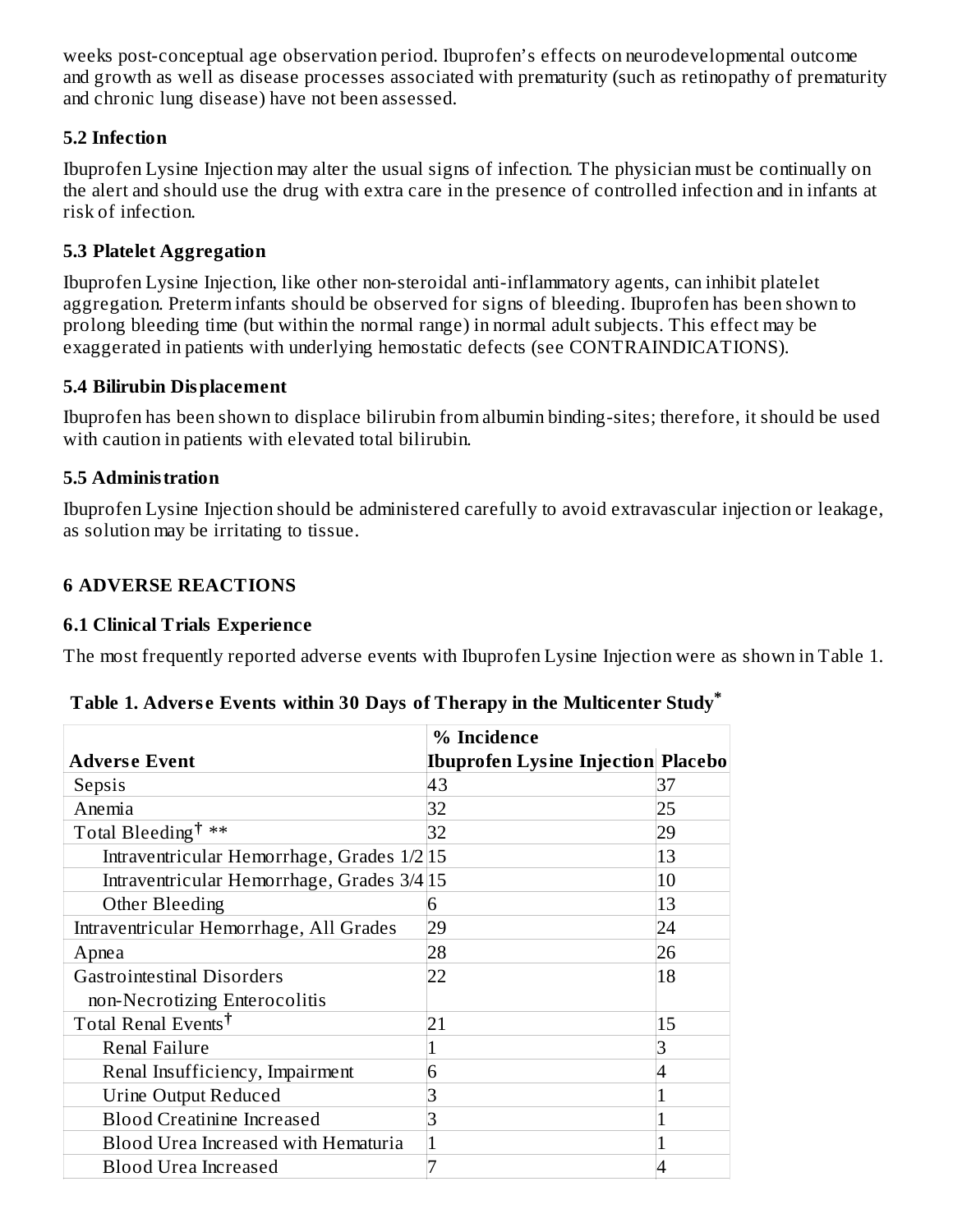| Respiratory Infection          | 19 | 13 |
|--------------------------------|----|----|
| Skin Lesion/Irritation         | 16 |    |
| Hypoglycemia                   | 12 |    |
| Hypocalcemia                   | 12 |    |
| <b>Respiratory Failure</b>     | 10 |    |
| <b>Urinary Tract Infection</b> | 9  |    |
| Adrenal Insufficiency          |    |    |
| Hypernatremia                  |    |    |
| Edema                          |    |    |
| Atelectasis                    |    |    |

\* Within 30 days of therapy, with an event rate greater on NeoProfen than on placebo, and greater than 2 events on NeoProfen.

 $^\dagger$  A given subject may have experienced more than one specific event within these adverse event categories. Only the most severe grade of IVH counted for a given subject.

### **6.2 Renal Function**

Compared to placebo, there was a small decrease in urinary output in the ibuprofen group on days 2-6 of life, with a compensatory increase in urine output on day 9. In other studies, adverse events classified as renal insufficiency including oliguria, elevated BUN, elevated creatinine, or renal failure were reported in ibuprofen treated infants.

#### **6.3 Additional Advers e Events**

The adverse events reported in the multicenter study and of unknown association include tachycardia, cardiac failure, abdominal distension, gastroesophageal reflux, gastritis, ileus, inguinal hernia, injection site reactions, cholestasis, various infections, feeding problems, convulsions, jaundice, hypotension, and various laboratory abnormalities including neutropenia, thrombocytopenia, and hyperglycemia.

#### **6.4 Post-marketing Experience**

The following adverse reactions have been identified from spontaneous post-marketing reports or published literature: gastrointestinal perforation, necrotizing enterocolitis and Pulmonary hypertension. Because these reactions are reported voluntarily from a population of uncertain size, it is not always possible to reliably estimate their frequency, or establish a causal relationship to drug exposure.

#### **7 DRUG INTERACTIONS**

- Diuretics: Ibuprofen may reduce the effect of diuretics; diuretics can increase the risk of nephrotoxicity of NSAIDs in dehydrated patients. Monitor renal function in patients receiving concomitant diuretics.
- Amikacin: Ibuprofen may decrease the clearance of amikacin.

### **8 USE IN SPECIFIC POPULATIONS**

#### **8.4 Pediatric Us e**

Safety and effectiveness have only been established in premature infants.

#### **10 OVERDOSAGE**

The following signs and symptoms have occurred in individuals (not necessarily in premature infants) following an overdose of oral ibuprofen: breathing difficulties, coma, drowsiness, irregular heartbeat, kidney failure, low blood pressure, seizures, and vomiting. There are no specific measures to treat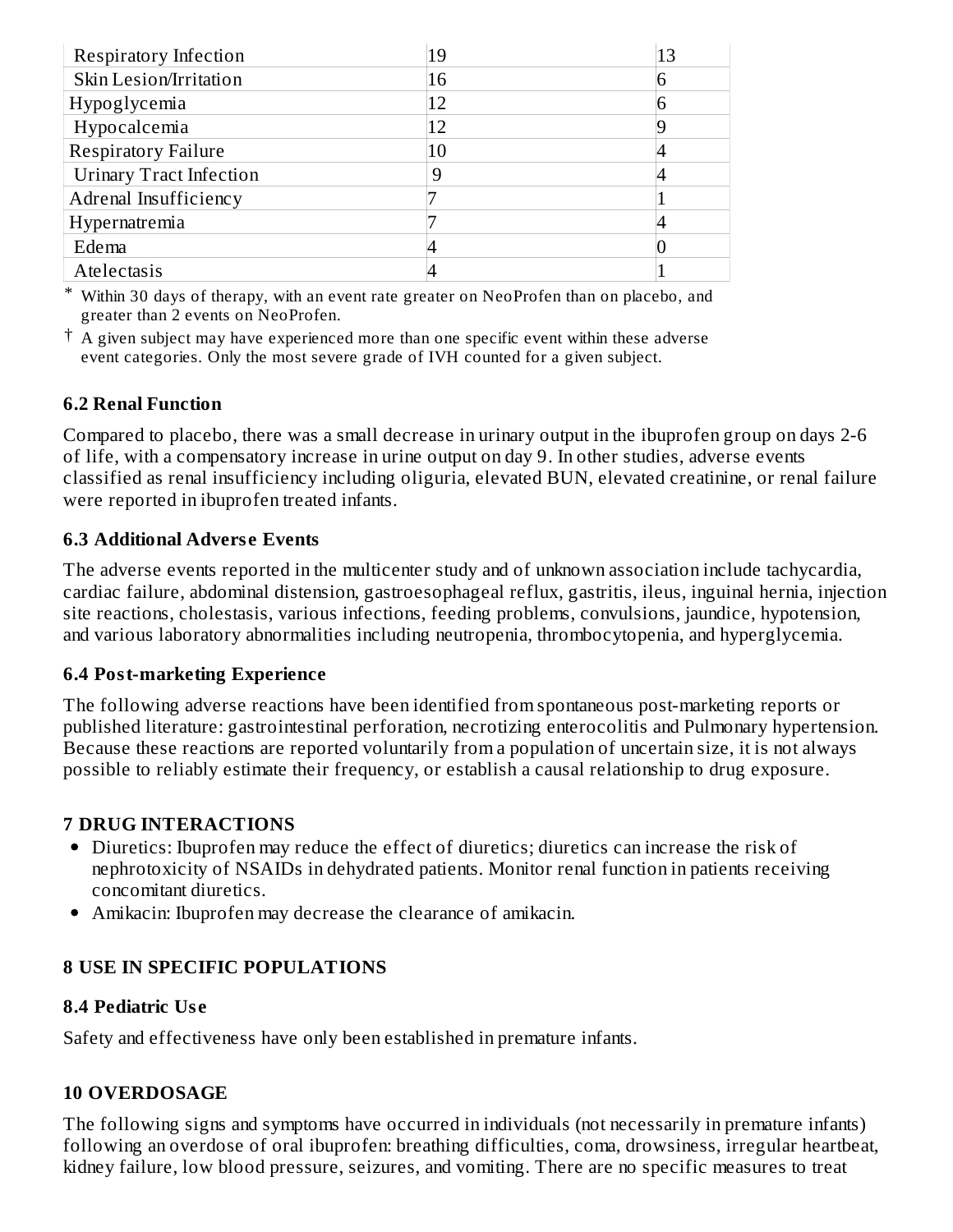acute overdosage with Ibuprofen Lysine Injection. The patient should be followed for several days because gastrointestinal ulceration and hemorrhage may occur.

## **11 DESCRIPTION**

Ibuprofen Lysine Injection is a clear sterile preservative-free solution of the L-lysine salt of  $(\pm)$ ibuprofen which is the active ingredient.  $(\pm)$ -Ibuprofen is a nonsteroidal anti-inflammatory agent (NSAID). L-lysine is used to create a water-soluble drug product salt suitable for intravenous administration. Each mL of Ibuprofen Lysine Injection contains 17.1 mg of ibuprofen lysine (equivalent to 10 mg of  $(\pm)$ -ibuprofen) in Water for Injection, USP. The pH is adjusted to 7.0 with sodium hydroxide or hydrochloric acid.

The structural formula is:

$$
\begin{array}{c}\n\text{CH}_3 \\
\text{CH}_3\text{CHE1}_2\n\end{array}
$$

Ibuprofen Lysine Injection is designated chemically as α-methyl-4-(2-methyl propyl) benzeneacetic acid lysine salt. Its molecular weight is 352.48. Its empirical formula is  $\rm{C_{19}H_{32}N_2O_4}$ . It occurs as a white crystalline solid which is soluble in water and slightly soluble in ethanol.

# **12 CLINICAL PHARMACOLOGY**

## **12.1 Mechanism of Action**

The mechanism of action through which ibuprofen causes closure of a patent ductus arteriosus (PDA) in neonates is not known. In adults, ibuprofen is an inhibitor of prostaglandin synthesis.

## **12.2 Pharmacokinetics and Bioavailability Studies**

The pharmacokinetic data were obtained from 54 Ibuprofen Lysine Injection-treated premature infants included in a double-blind, placebo-controlled, randomized, multicenter study. Infants were less than 30 weeks gestational age, weighed between 500 and 1000 g, and exhibited asymptomatic PDA with evidence of echocardiographic documentation of ductal shunting. Dosing was initially 10 mg/kg followed by 5 mg/kg at 24 and 48 hours.

The population average clearance and volume of distribution values of racemic ibuprofen for premature infants at birth were 3 mL/kg/h and 320 mL/kg, respectively. Clearance increased rapidly with post-natal age (an average increase of approximately 0.5 mL/kg/h per day). Inter-individual variability in clearance and volume of distribution were 55% and 14%, respectively. In general, the half-life in infants is more than 10 times longer than in adults.

The metabolism and excretion of ibuprofen in premature infants have not been studied.

In adults, renal elimination of unchanged ibuprofen accounts for only 10-15% of the dose. The excretion of ibuprofen and metabolites occurs rapidly in both urine and feces. Approximately 80% of the dose administered orally is recovered in urine as hydroxyl and carboxyl metabolites, respectively, as a mixture of conjugated and unconjugated forms. Ibuprofen is eliminated primarily by metabolism in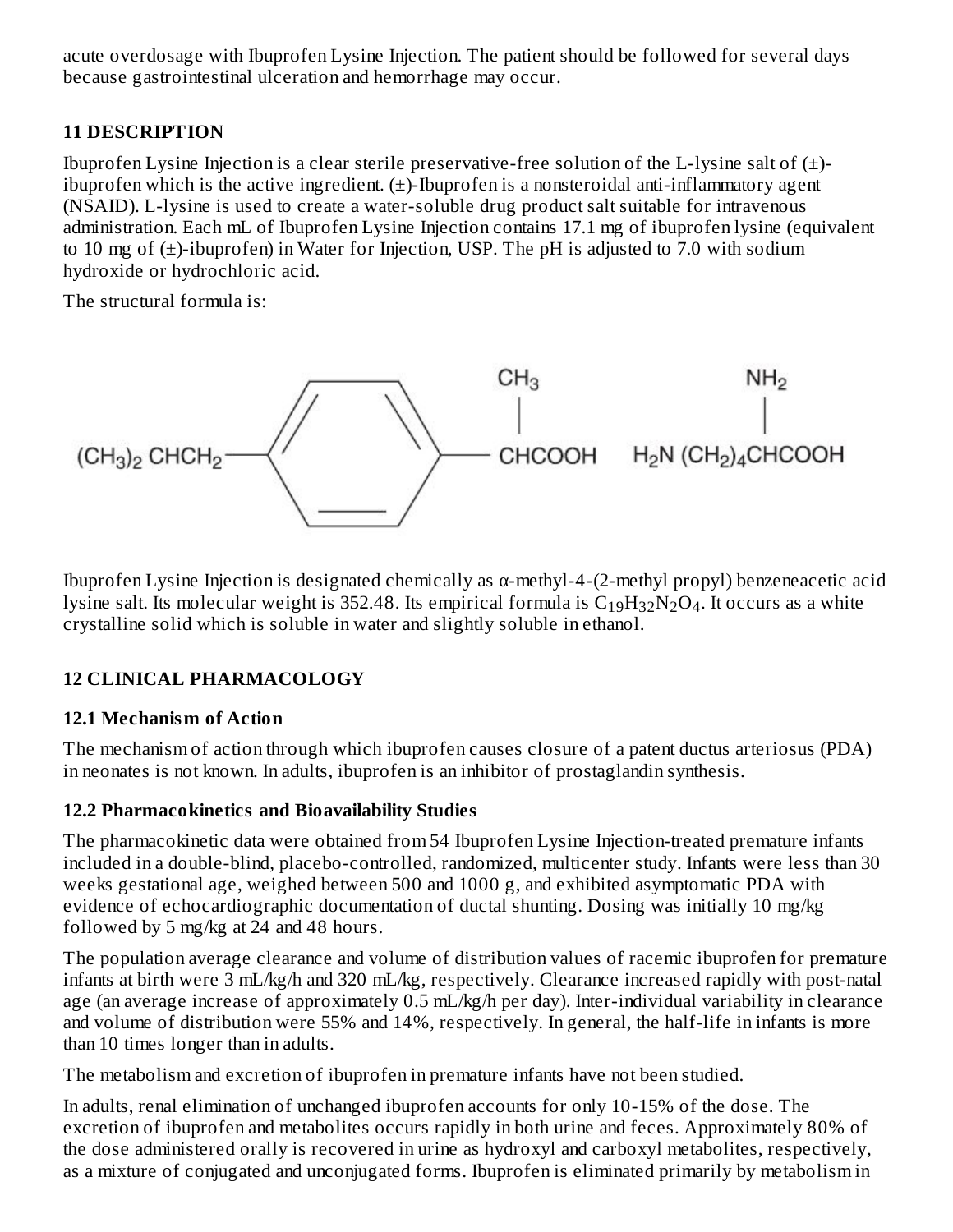the liver where CYP2C9 mediates the 2- and 3-hydroxylations of R- and S-ibuprofen. Ibuprofen and its metabolites are further conjugated to acyl glucuronides.

In neonates, renal function and the enzymes associated with drug metabolism are underdeveloped at birth and substantially increase in the days after birth.

### **14 CLINICAL STUDIES**

In a double-blind, multicenter clinical study premature infants of birth weight between 500 and 1000 g, less than 30 weeks post-conceptional age, and with echocardiographic evidence of a PDA were randomized to placebo or NeoProfen. These infants were asymptomatic from their PDA at the time of enrollment. The primary efficacy parameter was the need for rescue therapy (indomethacin, open-label ibuprofen, or surgery) to treat a hemodynamically significant PDA by study day 14. An infant was rescued if there was clinical evidence of a hemodynamically significant PDA that was echocardiographically confirmed. A hemodynamically significant PDA was defined by three of the following five criteria ― bounding pulse, hyperdynamic precordium, pulmonary edema, increased cardiac silhouette, or systolic murmur ― or hemodynamically significant ductus as determined by a neonatologist.

One hundred and thirty-six premature infants received either placebo or Ibuprofen Lysine Injection (10 mg/kg on the first dose and 5 mg/kg at 24 and 48 hours). Mean birth age was 1.5 days (range: 4.6 – 73.0 hours), mean gestational age was 26 weeks (range: 23 – 30 weeks), and mean weight was 798 g (range: 530 – 1015 g). All infants had a documented PDA with evidence of ductal shunting. As shown in Table 2, 25% of infants on Ibuprofen Lysine Injection required rescue therapy versus 48% of infants on placebo (p=0.003 from logistic regression controlling for site).

|                                                           | <b>Ibuprofen Lysine Injection Placebo</b> |           |
|-----------------------------------------------------------|-------------------------------------------|-----------|
|                                                           | $N=68$                                    | $N=68$    |
| Required rescue through study day 14                      |                                           |           |
| <b>T</b> otal                                             | 17(25)                                    | 33(48)    |
| By age at treatment                                       |                                           |           |
| Birth to $\leq$ 24 hours                                  | 3/14(21)                                  | 8/16(50)  |
| $24-48$ hours                                             | 9/32(28)                                  | 16/37(43) |
| $>48$ hours                                               | 5/22(23)                                  | 9/15(60)  |
|                                                           |                                           |           |
| Echocardiographically proven PDA prior to rescue 17 (100) |                                           | 32(97)    |
| Reasons for Rescue                                        |                                           |           |
| Hemodynamically significant PDA per neonatologist 14 (82) |                                           | 25(76)    |
| Bounding pulse                                            | 6(35)                                     | 12(36)    |
| Systolic murmur                                           | 6(35)                                     | 15(45)    |
| Pulmonary Edema                                           | 3(18)                                     | 5(15)     |
| Hyperdynamic precordium                                   | 2(12)                                     | 3(9)      |
| Increased cardiac silhouette                              | 1(6)                                      | 5(15)     |

|  |  | Table 2. Summary of Efficacy Results, n (%) |  |  |  |
|--|--|---------------------------------------------|--|--|--|
|--|--|---------------------------------------------|--|--|--|

Of the infants requiring rescue within the first 14 days after the first dose of study drug, no statistically significant difference was observed between the Ibuprofen Lysine Injection and placebo groups for mean age at start of first rescue treatment (8.7 days, range 4-15 days, for the Ibuprofen Lysine Injection group and 6.9 days, range 2-15 days, for the placebo group).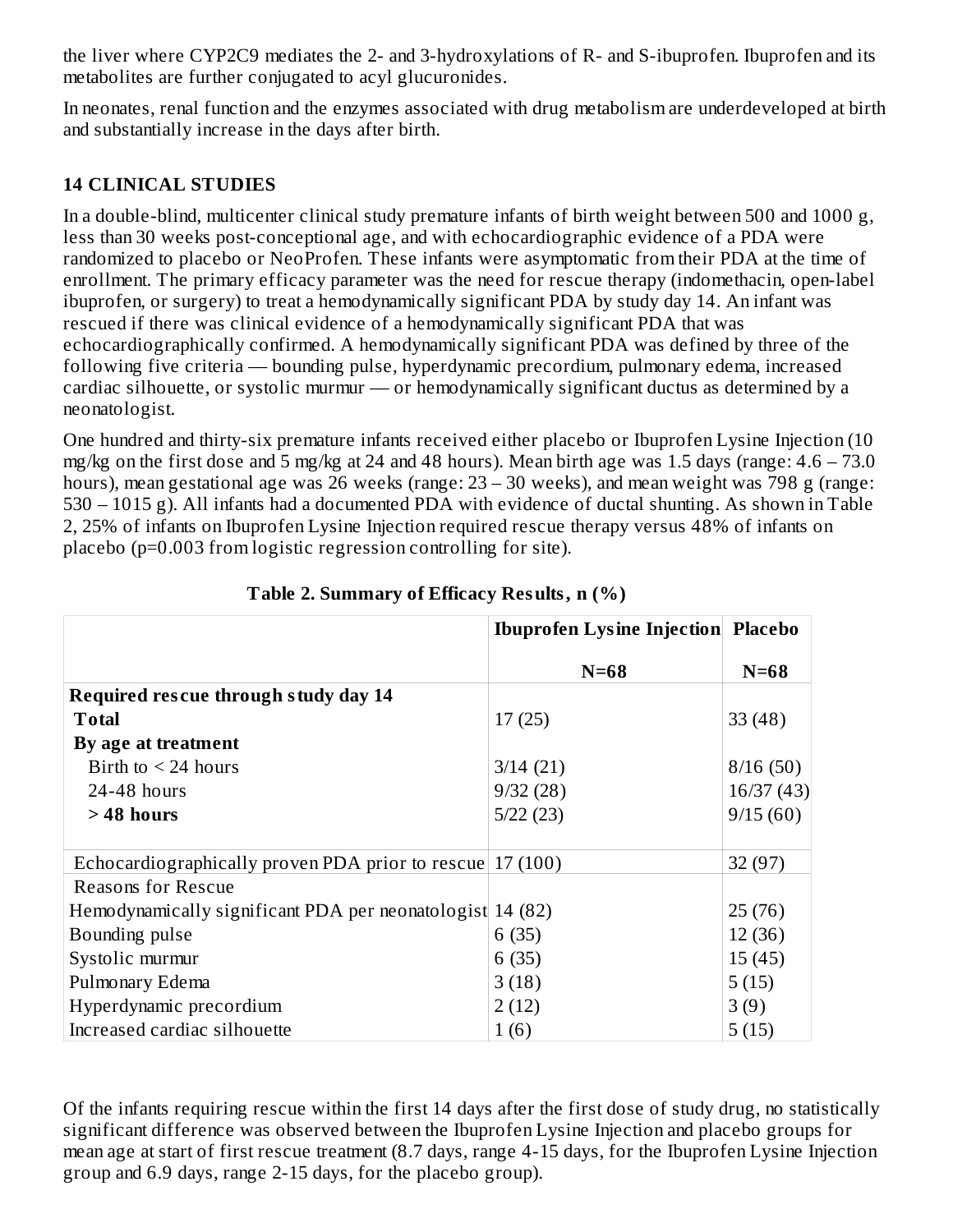The groups were similar in the number of deaths by day 14, the number of patients on a ventilator or requiring oxygenation at day 1, 4 and 14, the number of patients requiring surgical ligation of their PDA (12%), the number of cases of Pulmonary Hemorrhage and Pulmonary Hypertension by day 14, and Bronchopulmonary Dysplasia at day 28. In addition, no significant differences were noted in the incidences of Stage 2 and 3 Necrotizing Enterocolitis, Grades 3 and 4 Intraventricular Hemorrhage, Periventricular Leukomalacia and Retinopathy of Prematurity between groups as determined at 36±1 weeks adjusted gestational age.

Two supportive studies also determined that ibuprofen, either prophylactically (n=433, weight range:  $400 - 2165$  g) or as treatment (n=210, weight range:  $400 - 2370$  g), was superior to placebo (or no treatment) in preventing the need for rescue therapy for a symptomatic PDA.

### **16 HOW SUPPLIED/STORAGE AND HANDLING**

### *How Supplied*

Ibuprofen Lysine Injection is dispensed in clear plastic single-use vials, each containing 2 mL of sterile solution (NDC 39822-1030-1). The solution is not buffered and contains no preservatives. Each milliliter contains 17.1 mg/mL (±)-ibuprofen L-lysine [equivalent to 10 mg/mL (±)-ibuprofen] dissolved in Water for Injection, USP. Ibuprofen Lysine Injection is supplied in a carton containing 3 single-use vials (NDC 39822-1030-2).

### *Storage and Handling*

Store at 20 to 25°C (68 to 77°F); excursions permitted 15 to 30°C (59 to 86°F) [see USP Controlled Room Temperature]. Protect from light. Store vials in carton until contents have been used.

### **17 PATIENT COUNSELING INFORMATION**

### **Infection**

Ibuprofen Lysine Injection may alter signs of infection. Patients' caregivers should be informed that the infant will be carefully monitored for any signs of infection.

### **Platelet Aggregation**

Patients' caregivers should be informed that like other NSAIDS, Ibuprofen Lysine Injection can inhibit clot formation therefore their infant will be monitored for any signs of bleeding.

### **Administration**

Patients' caregivers should be informed that the infants' skin and tissues will be monitored as leakage from administration may be irritating to tissue.

Manufactured by: Exela Pharma Sciences, LLC Lenoir, NC 28645

Manufactured for: X-GEN Pharmaceuticals, Inc. Big Flats, NY 14814

IBUL-PI-07

## **PRINCIPAL DISPLAY PANEL**

**NDC** 39822-1030-1

**3 x 2 mL Single Us e Vials**

**Ibuprofen Lysine Injection**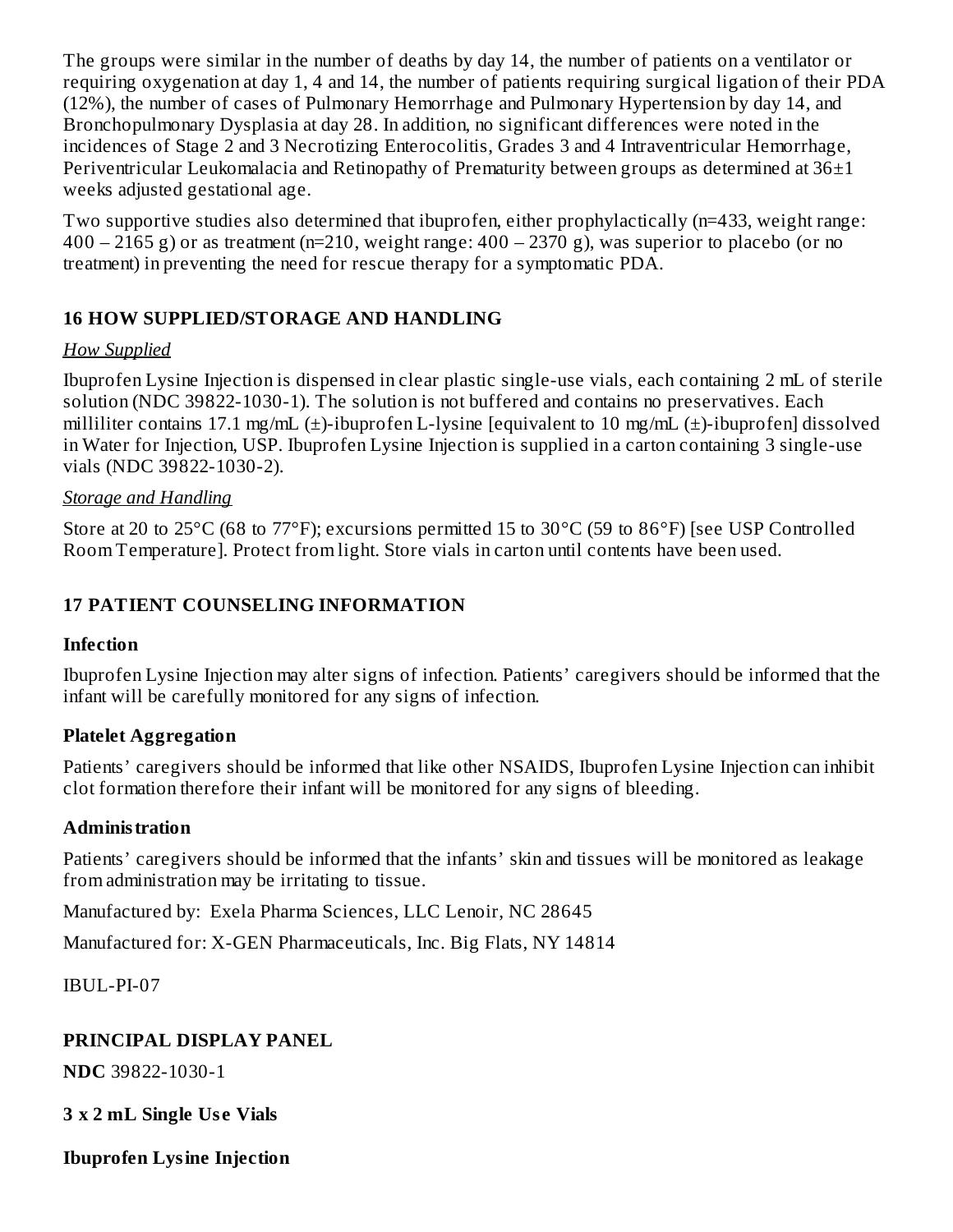**10 mg/mL**

### **Sterile Solution for IV Us e Only**



#### **Rx only**

#### **Each mL contains:**

Ibuprofen 10 mg (as ibuprofen lysine) in Water for Injection, USP.

Dilute to an appropriate volume with dextrose or saline. Please refer to the Package Insert for full prescribing information.

Store at 20-25ºC (68-77ºF); excursions permitted 15-30ºC (59-86ºF). Store vials in carton until use.

Manufactures for:

X-GEN Pharmaceuticals, Inc.

Big Flats, NY 14814

| <b>IBUPROFEN LYSINE</b>                                                  |                         |                    |                          |  |                   |  |
|--------------------------------------------------------------------------|-------------------------|--------------------|--------------------------|--|-------------------|--|
| ibuprofen lysine solution                                                |                         |                    |                          |  |                   |  |
|                                                                          |                         |                    |                          |  |                   |  |
| <b>Product Information</b>                                               |                         |                    |                          |  |                   |  |
| <b>Product Type</b>                                                      | HUMAN PRESCRIPTION DRUG | Item Code (Source) |                          |  | NDC:39822-1030    |  |
| <b>Route of Administration</b>                                           | <b>INTRAVENOUS</b>      |                    |                          |  |                   |  |
|                                                                          |                         |                    |                          |  |                   |  |
|                                                                          |                         |                    |                          |  |                   |  |
| <b>Active Ingredient/Active Moiety</b>                                   |                         |                    |                          |  |                   |  |
| <b>Ingredient Name</b>                                                   |                         |                    | <b>Basis of Strength</b> |  | Strength          |  |
| <b>IBUPROFEN LYSINE</b> (UNII: N01ORX9D6S) (IBUPROFEN - UNII:WK2XYI10QM) |                         |                    | <b>IBUPROFEN</b>         |  | $10$ mg in $1$ mL |  |
|                                                                          |                         |                    |                          |  |                   |  |
|                                                                          |                         |                    |                          |  |                   |  |
| <b>Inactive Ingredients</b>                                              |                         |                    |                          |  |                   |  |